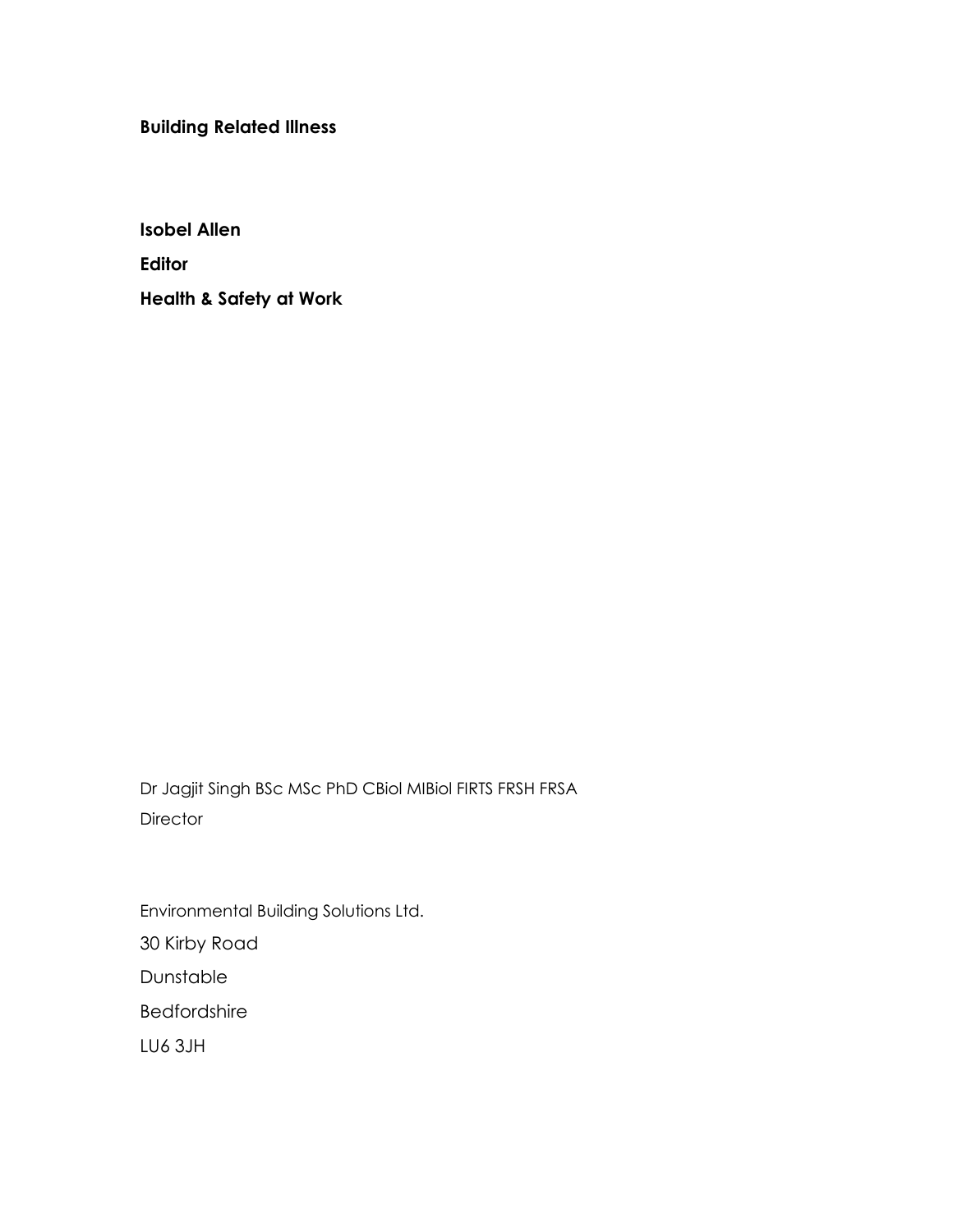# BUILDING RELATED ILLNESS

# Dr Jagjit Singh

Building related illnesses, sick building syndrome (SBS) and allergy and environmental problems in buildings can have direct and indirect impact on health, work place comfort and productivity of the occupants. The enhancement of Indoor air quality (IAQ) and the management of the above problems can lead to improvement in health and comfort and gains in productivity. Facilities managers, and human resource departments or those responsible for occupant health and safety at work often misunderstand the causes of illnesses and stress and sometimes concludes that it is an individual problem and completely ignore the fact that problems may lie within the workplace.

# Building related illness (BRI)

BRI is defined as the illness(s) caused directly as the result of being in and around the building environment. Building related illnesses and stresses can be caused by a number of factors individually or a combination of their synergetic effects. For example:

- Biological factors
- Physical factors
- Chemical factors
- Organizational and management factors
- Psychological and Psychosomatic factors

These factors will be discussed in detail, later in this article.

# Indoor and Outdoor Environment

The indoor and outdoor environment plays a significant role in determining the quality of air we breathe at our workplace or in our offices.

# Outdoor Environment (External Environment)

The external environment mainly contains pollutants e.g.:

- Traffic pollution (CO, CO2 , NOx , SOx etc)
- Radiation (Ultraviolet exposure)
- Contaminated land (Methane, Radon)

# Indoor Environment

The indoor environment is a cocktail of diverse pollutants. There are a very wide rage of potential indoor air pollution sources, the effects of which may impinge on the occupant's health or the synergetic effect of these factors may be the cause of health related problems in buildings.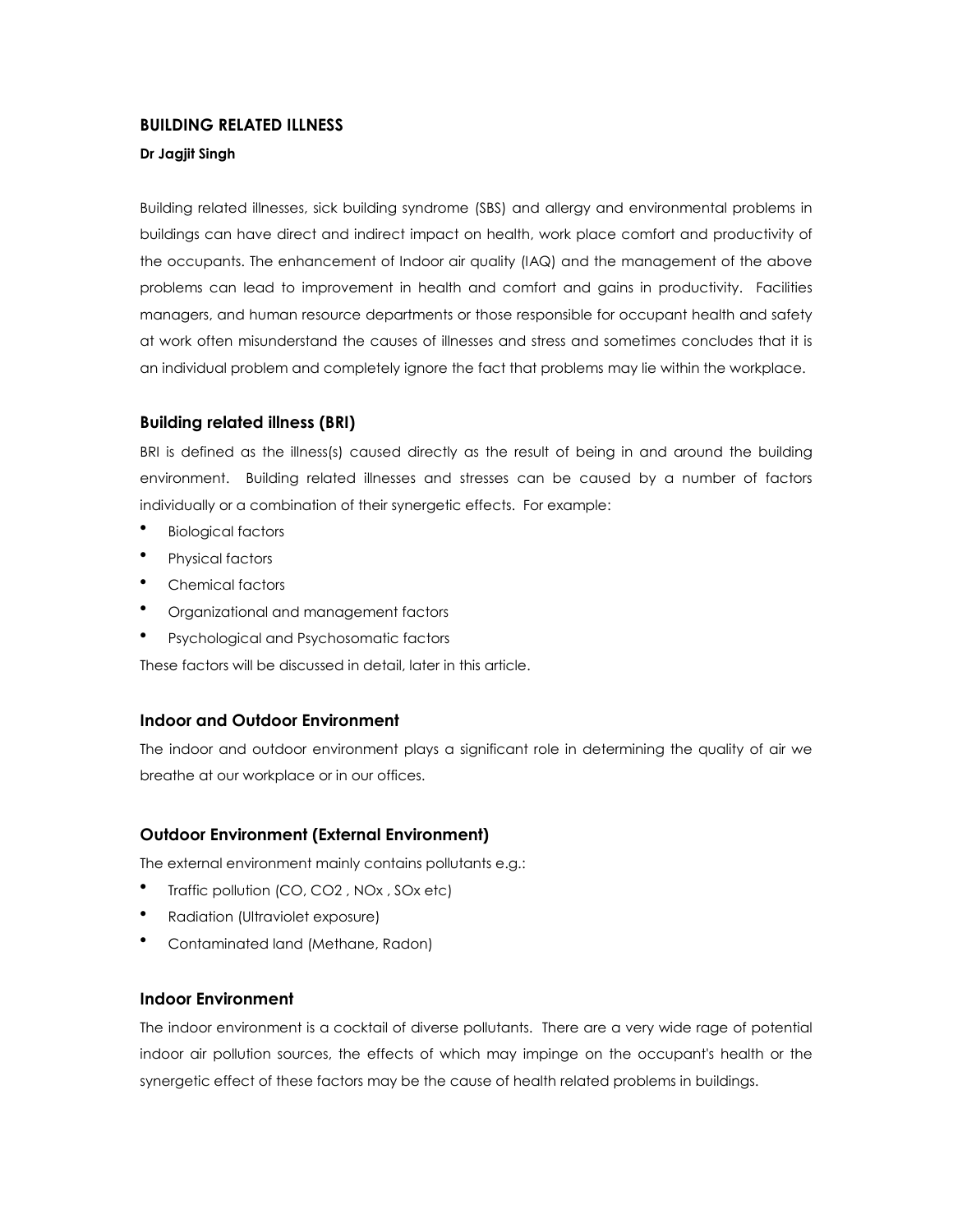Many factors influence the indoor environment within buildings, including the choice of building material, infestation by insect, pests and other forms of biological organisms and the efficiency of services equipment. The following list covers the broad areas of sources of indoor pollution:

| ٠ | <b>Materials</b>                          |                      | - Formaldehyde, solvents, mineral fibres, radon gas, pesticides,     |
|---|-------------------------------------------|----------------------|----------------------------------------------------------------------|
|   |                                           |                      | interior furnishings and volatile organic compounds                  |
| ٠ | Construction                              |                      | - Air tightness and energy conservation vs. ventilation for          |
|   |                                           | occupants and fabric |                                                                      |
| ٠ | <b>Services and Controls</b>              |                      | - Thermal comfort, lighting, air conditioning, and control of indoor |
|   |                                           | micro climate        |                                                                      |
|   | <b>Workplace Design</b>                   |                      | - Building layouts, ceiling heights and volume of space per          |
|   |                                           | occupant             |                                                                      |
|   | <b>Occupants</b>                          |                      | - Occupant activities, moisture and introduction of pollutants,      |
|   |                                           |                      | tobacco smoking, photocopying, cleaning and other activities –       |
|   |                                           |                      | ozone, organic compounds, particulates                               |
| ٠ | <b>Environmental Factors</b>              |                      | - Humidity and mould growth, noise, odour and irritation, emission   |
|   |                                           |                      | of gases and outdoor pollution                                       |
| ٠ | <b>Maintenance and Management Factors</b> |                      | - Poorly maintained building fabric, systems &                       |
|   |                                           |                      | controls and cleanliness routine and general                         |
|   |                                           |                      | office hygiene.                                                      |

# Causal agents of illness and stresses

Causal agents of illnesses and stress in buildings maybe chemical, physical, biological, psychosomatic or their cocktail effect.

# Chemical

| Inorganic | Gaseous                                                                     | SOx, NOx, COx, O3, Chlorine & ammonia                                      |  |
|-----------|-----------------------------------------------------------------------------|----------------------------------------------------------------------------|--|
|           | Liquid                                                                      | Aerosols (aerosols may be of gaseous, particulate, liquid                  |  |
|           |                                                                             | or mixture of these)                                                       |  |
|           | Particulate                                                                 | Heavy metals, mineral fibers                                               |  |
| Organic   | Very Volatile Organic Compounds (VVOC)                                      |                                                                            |  |
|           |                                                                             | Boiling point range, < O C to 50-100°C e.g. formaldehyde, benzene, toluene |  |
|           | Volatile Organic Compounds (VOC)                                            |                                                                            |  |
|           | Boiling point range 50-100°C to 240-260°C e.g. Solvents, plasticisers, wood |                                                                            |  |
|           | preservative                                                                |                                                                            |  |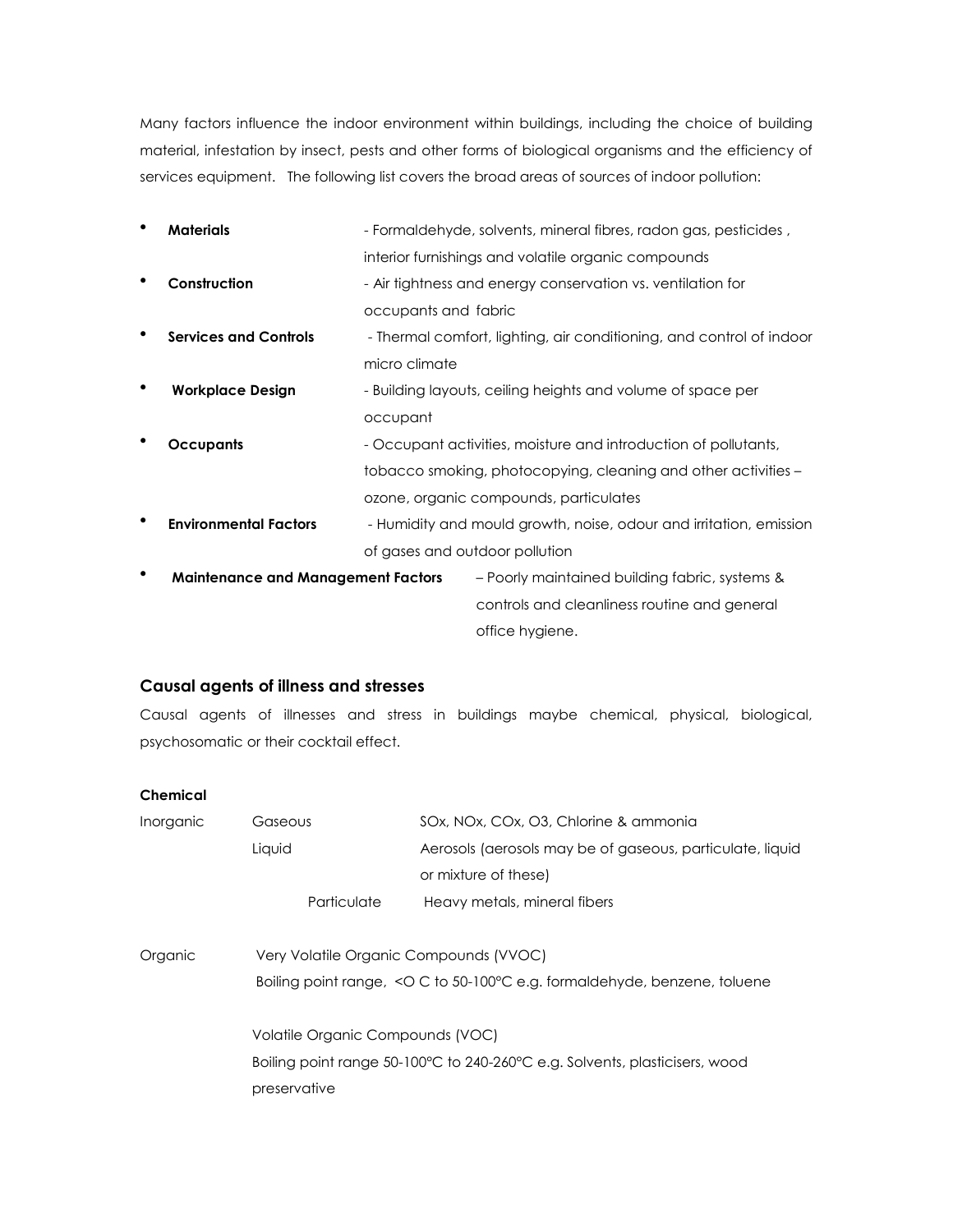Semi-Volatile Organic Compounds (SVOC) Boiling point range 240-260°C to 380-400°C e.g. Pesticides, fungicides

Particulate Organic Matter (POM) Boiling point range >380°C e.g. Soot dust.

The classification of volatile organic compounds is based on Curwell et at. (1990)

## Biological

Biological contamination of the indoor environment has received increasing attention in recent years as a possible cause of indoor-air-related illness at home and at work (Singh 1993, Miller, 1990, Burge, 1990). The main biological factors causing building related illness(s) are as follows;

| Microbes:       | - Viruses, Influenza; Bacteria, mycobacteria - Endotoxins, and Legionella           |  |  |
|-----------------|-------------------------------------------------------------------------------------|--|--|
|                 | pneumophila;                                                                        |  |  |
|                 | - Fungi, mycoplasmas, spores, toxins, mycotoxins, conidia, hyphae Thermophilics,    |  |  |
|                 | actinomycetes, Thermoactinomyces vulgaris, Saccharopolyspora rectivirgula           |  |  |
|                 | (Micropolysporum faeni);<br>- Plants Seed plants Pollen                             |  |  |
|                 |                                                                                     |  |  |
|                 | - Arthropods, Mites House-dust mites, storage mites, Insects Cockroaches (disease   |  |  |
|                 | carriers)                                                                           |  |  |
|                 | - Animals, Rodents, Rats (disease carriers), Pets, Excretions, animal dander, skin, |  |  |
|                 | scales, fur, feathers, serum proteins, Birds, Disease transmission, Humans, CO2     |  |  |
|                 | ammonia, disease carriers.                                                          |  |  |
| <b>Physical</b> | The main physical factors are as follows:                                           |  |  |
| Sensible:       | Temperature, humidity (at extremes); Light (glare, flicker); circadian              |  |  |
|                 | dis - synchronization; Noise - Printer; Vibration - Traffic, Trains, Aircraft.      |  |  |
| Insensible:     | Static electricity - ve + ve ion imbalance; Electromagnetic radiation (EMF):        |  |  |
|                 | Ionizing: Radon, Non-Ionizing, UV under/over exposure, bio-electromagnetic          |  |  |
|                 | effects.                                                                            |  |  |
|                 |                                                                                     |  |  |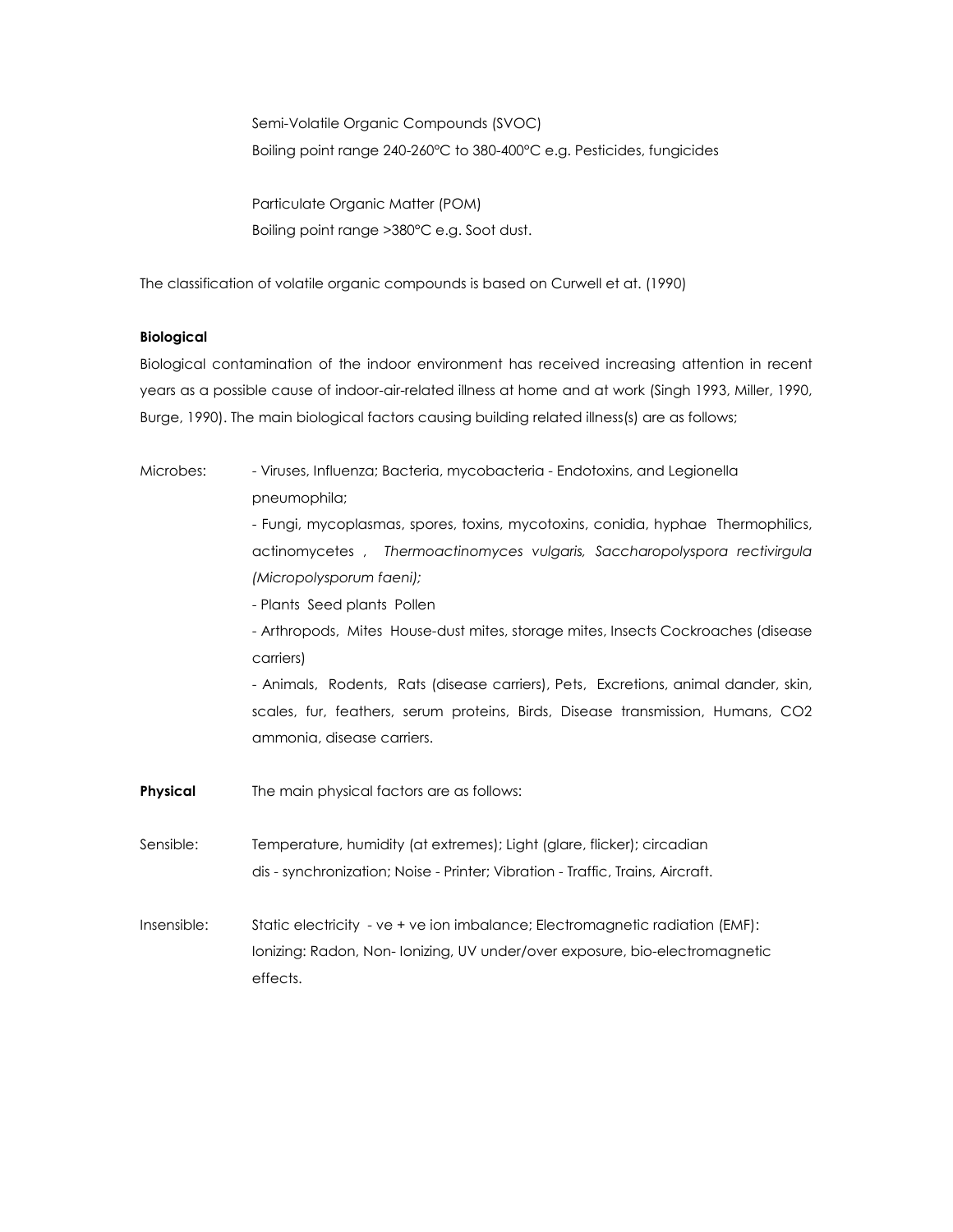# Sealed Buildings

The indoor environment in sealed buildings allows the accumulation and proliferation of the above agents causing stresses and illnesses. For example, the microorganisms and their metabolites (i.e. endotoxins and mycotoxins and volatile organic compounds) as well as their spores and hyphae, and chemical pollutants from the building material and construction and their circulation within the indoor air of tight buildings leads to a range of complaints from the occupants, if poorly monitored. These organisms grow and proliferate in the ductwork and filtration equipment, which is contaminated with the dust, and produce variety of spores, which are then re-distributed in the indoor environment.

## Organisational, Management and Cultural Factors

E.g. Depression, anxiety, overwork and frustration.

## Psychosomatic and Psychogenic

# Legislation

The health and safety executive and the local environmental health departments are endorsed by current legislation on building related illnesses e.g.;

- 1974 The Health and Safety at Work etc Act
- 1992 Workplace (Health, Safety and Welfare) Regulations
- 1992 Display Screen Equipment at Work Regulations
- 1992 Provision and Use of Work Equipment Regulations
- 1994 COSHH, Control of Substances Hazardous to Health Regulations
- 1995 The New Disability Discrimination Act
- 1987, The Control of Asbestos at Work Regulations
- 1987 Health & Safety Executive Legionnaires Disease
- The control of Legionellosis Proposals for Statutory Action

# Examples of Building Related illnesses

| <b>Asbestos Related Diseases</b> | - Asbestos is hazardous to health when it is in the form of airborne |  |
|----------------------------------|----------------------------------------------------------------------|--|
|                                  | respirable dust and can cause a number of diseases.                  |  |
| <b>Asbestosis</b>                | - Fibrosis of the lung parenchyma.                                   |  |
| <b>Bronchial carcinoma</b>       | - Lung cancer                                                        |  |
| Mesothelioma                     | - Tumor development in the membrane of the lung.                     |  |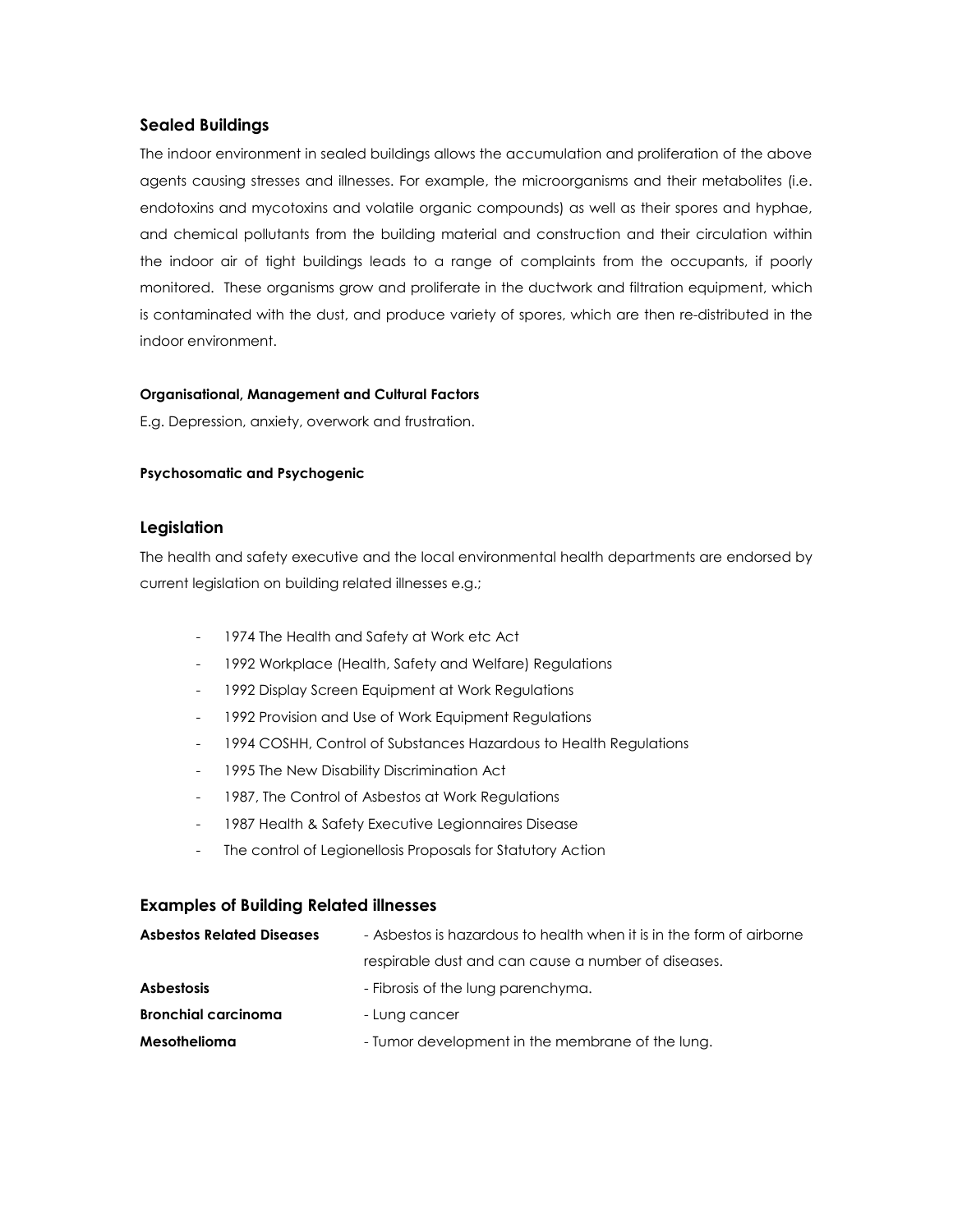#### Man-made mineral Fibers (MMMF)

There are three main types of MMMF used in building and construction industry:

- Vitreous fibres e.g. Mineral woods glass fibers etc
- Ceramic fibres e.g. Silica
- Refractory Fibers e.g. Crystalline of Alumina, Silica etc.

MMMF are widely used in filtration equipment, sound attenuaters, internal insulation e.g. cavity wall and loft insulation. Long term exposure to MMMF can result in irritation of the upper respiratory tract. The Health and Safety Commission set out exposure limits to MMMF in the indoor environment in H & S Commission 1979 Discussion Document: Man-made Mineral Fibers. WHO, (1988) which draws attention to higher potential risks of lung cancer, where a substantially higher concentration of dust occurs.

## Damp and Moulds

Buildings, which suffer from water damage, allow the growth of a variety of moulds including black mould. It is believed that this black mould may be responsible for cases of sudden infant death syndrome or Cot death (New Scientist 1997). In 1944, Doctors at case Western Reserve University in Cleveland noticed a number of babies dying from pulmonary haemosiderosis – bleeding of the lungs – with no known cause. They discovered that the growth of black mould Stachybotrys atra in houses might be responsible. Dearborn (New Scientist 1997) believes that the inhalation of the black mould spores, which contain mycotoxins called Trichthecene can inhibit the production of proteins. In babies whose lungs are growing rapidly, reduction in protein synthesis may result in blood vessels lining the lungs becoming unusually fragile, exposure to other indoor pollutants such as cigarette smoke can cause these capillaries break (New Scientist 1997).

## Risk Assessment

### Investigation of Environmental Conditions

The investigation of external and internal environmental conditions should be made, using appropriate instrumentation. This may include the use of monitoring systems for a range of pollutants including a full installation of indoor air stations. There are a variety of instruments which can be used to measure the environmental parameters in the built environment (Singh, 1994a). These instruments range from simple hand-held capacitance and moisture meters to computational fluid dynamics using tracer gases and infrared photoacoustic detector immune based detection of biological contaminants.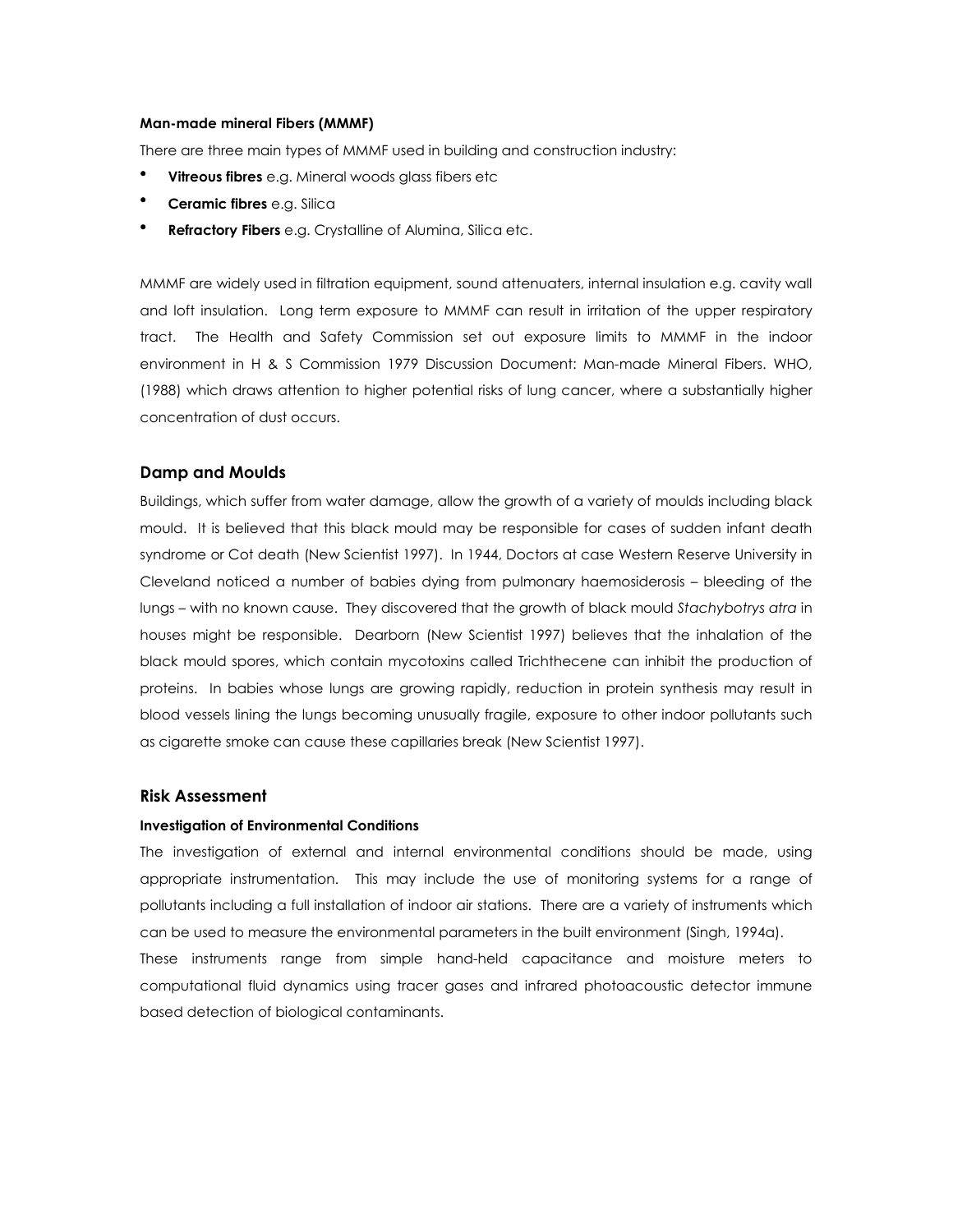Temperature measurement can be carried out using thermometers, or thermocouples and a data logger. The detailed description of inspection and monitoring of environmental conditions within the building fabric is beyond the scope of this paper.

### Data Acquisition

Data acquired from physical, chemical and biological factors in the building can be interpreted to identify the cause and effect of the problem. These measures combined with observation of the occupants' activities, building design, materials, finishes and maintenance, could lead to a better understanding of the risk assessment. Environmental reactions and ill health associated with buildings are so variable that it is difficult to establish that symptoms are caused by a specific factor measured. A high level of fungus spores in building, particularly of types, which are known to cause serious health effects (for Example, Aspergillus flavus, A. parasiticus and Stachybotrys sp.) should be considered a potential risk for disease and a potential cause for non-specific buildingrelated complaint (Morey et all 1990; Kuehn et al., 1992 and Singh,1996)

## Remediation and Prevention Measures

There are health implications in the use of certain building materials, the type of building design and construction, and the lack of maintenance and management schedules. Remedial and preventative measures should focus on the selection of materials with minimum indoor pollution impact. For example, the use of pesticides, fungicides, solvent based paints, timber treatment chemicals, asbestos, and substances such as CFCs, which contribute to ozone depletion, should be avoided.

## **Solutions**

Solutions for indoor air pollution should be addressed as follows:

| <b>Buildings</b>          |  | - Improve aspects of design, construction, surrounding of building and its services |  |
|---------------------------|--|-------------------------------------------------------------------------------------|--|
|                           |  | and furnishings which contribute to the building related illnesses                  |  |
| <b>Materials</b>          |  | - Control of source (i.e. use of non-toxic materials)                               |  |
| <b>Indoor Environment</b> |  | - Improve indoor environment and organise management of various                     |  |
|                           |  | indoor environmental pollution sources and factors                                  |  |

| Local Environment Controls (workstation control) - Improve organisational function and culture to |                                                    |
|---------------------------------------------------------------------------------------------------|----------------------------------------------------|
|                                                                                                   | alleviate stress                                   |
| <b>Occupant Response</b>                                                                          | - Identify individual behavioral factors and state |
|                                                                                                   | of mental and psychological health                 |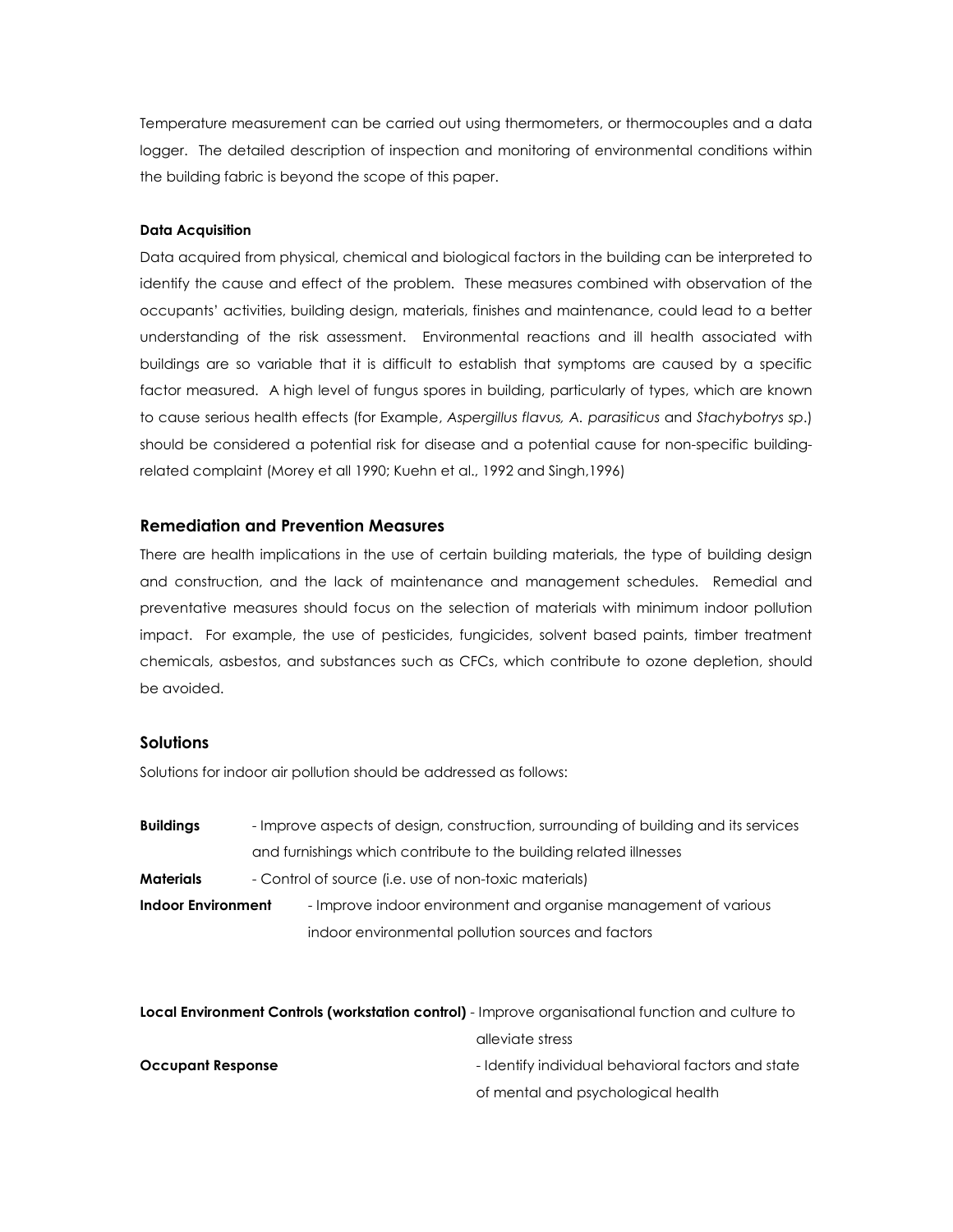#### Design, Maintenance and Management Procedures

Design with end user needs, e.g. flexibility, robustness and controllability. Increase rate of fresh air, the use of aromatherapy, or use of plants. Disinfecting and cleaning of air distribution systems (ensure that disinfecting chemicals have no ill effect). Negative air ionisation, improved filtration, increase building user awareness, improve maintenance and management procedures.

## Building Health Questionnaire

In order to identify and assess the building related health problems, it is necessary to employ the use of a questionnaire. The questionnaire should aim to cover the various aspects of building design and construction, services and controls, management and organisation, cultural aspects, occupancy and use of the building and the building environment. The following set of questionnaires may be helpful in identifying some of the causes and symptoms and the information gained may be useful to prepare a scheme for preventing and controlling the risk.

#### Questionnaire 1

Mainly aimed at building services, ergonomics, acoustic and HVAC and their impact on occupants' health, noise levels, lighting, odour, furniture room layout, personal health

## Questionnaire 2

This questionnaire is mainly aimed at management and organisational cultural aspects and also the role of individuals in the organisation.

The questionnaires 1 and 2 can consist of 30-40 questions, depending upon the size, function and complexity of the organisation.

#### Questionnaire 3

This questionnaire is mainly related to finding out the cause and effect of the building related problems. It covers a range of symptoms experienced by the occupants e.g. headache, eye irritation, nose irritation, throat irritation, dry mouth, backache, shortness of breath, chest pains, nausea, fever, flu-like symptoms, fatigue, malaise, lethargy, drowsiness, dizziness and faintness, difficulty in concentrating, skin dryness, rash irritation, etc.

The next section of the questionnaire asks to describe symptom patterns, e.g. symptoms occur continuously, intermittently and for how long they last (several minutes, several hours, all day, all week, etc). What months of the year the symptoms are experienced and time of the day – a.m. or p.m. and are the symptoms experienced away from work, for example, at home or other locations.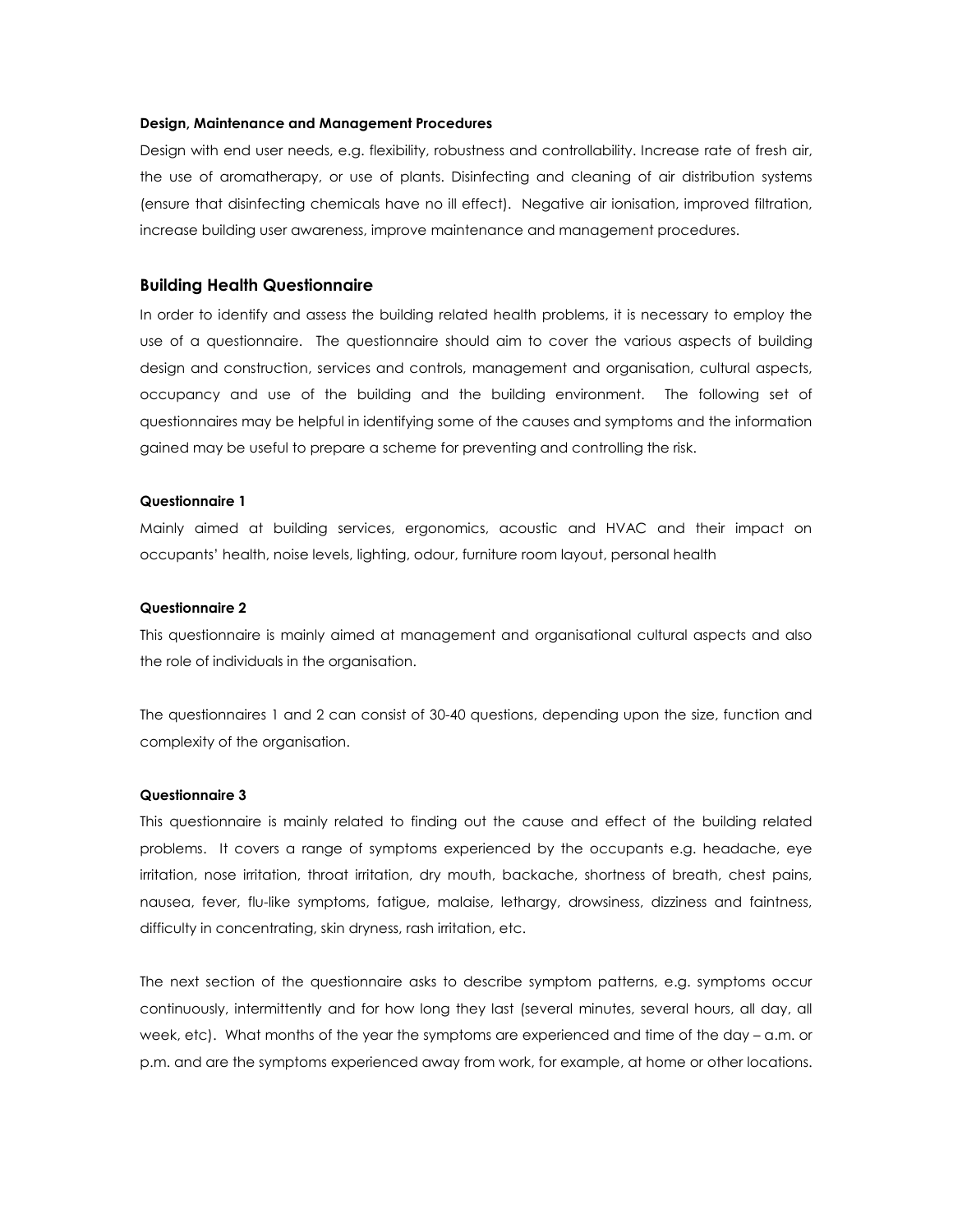## Preventative Control Methods

Preventive methods are preferred to remedial chemical solutions. The concept of eradication of causal agents of illnesses and stress from buildings is practically impossible. The remedial approach often involves considerable reliance on the use of chemicals and extensive exposure of the building fabric. This could have a detrimental effect on the health of the building fabric and its occupants and is environmentally damaging.

#### Environmental Control Strategies

Environmental control strategies are preferred which are based on the sound understanding of the construction details and in depth knowledge of the causal agents of illnesses and stress, including their environmental requirement.

#### Source Removal

Include removal of breeding grounds for bioaerosols (that is control of relative humidity and water vapour) and e.g. banning of smoking.

### Avoidance

Use of less hazardous materials.

## Isolation

Isolation of a contaminant or a source from exposure to occupants, e.g. by contaminant encapsulation, shielding and sealing.

## Design Criteria

New design and construction should have an emphasis on the effectiveness of ventilation, thermal comfort, lighting and maintenance needs.

#### **Reservoirs**

Remove contaminant or pollutant reservoirs, institute good housekeeping and dust suppression practices.

## **Checks**

Check and repair furnaces, flues, and heat exchangers for leaks of CO (carbon monoxide) and other gases.

## **Ventilation**

Ventilate under floor spaces and ensure the effectiveness of cross ventilation. Ventilate all cavities, voids, concealed spaces, roof voids, wall voids, etc.

## Damp and Decay

Check dampness in walls, e.g. rising damp and condensation, to avoid mould and decay organisms.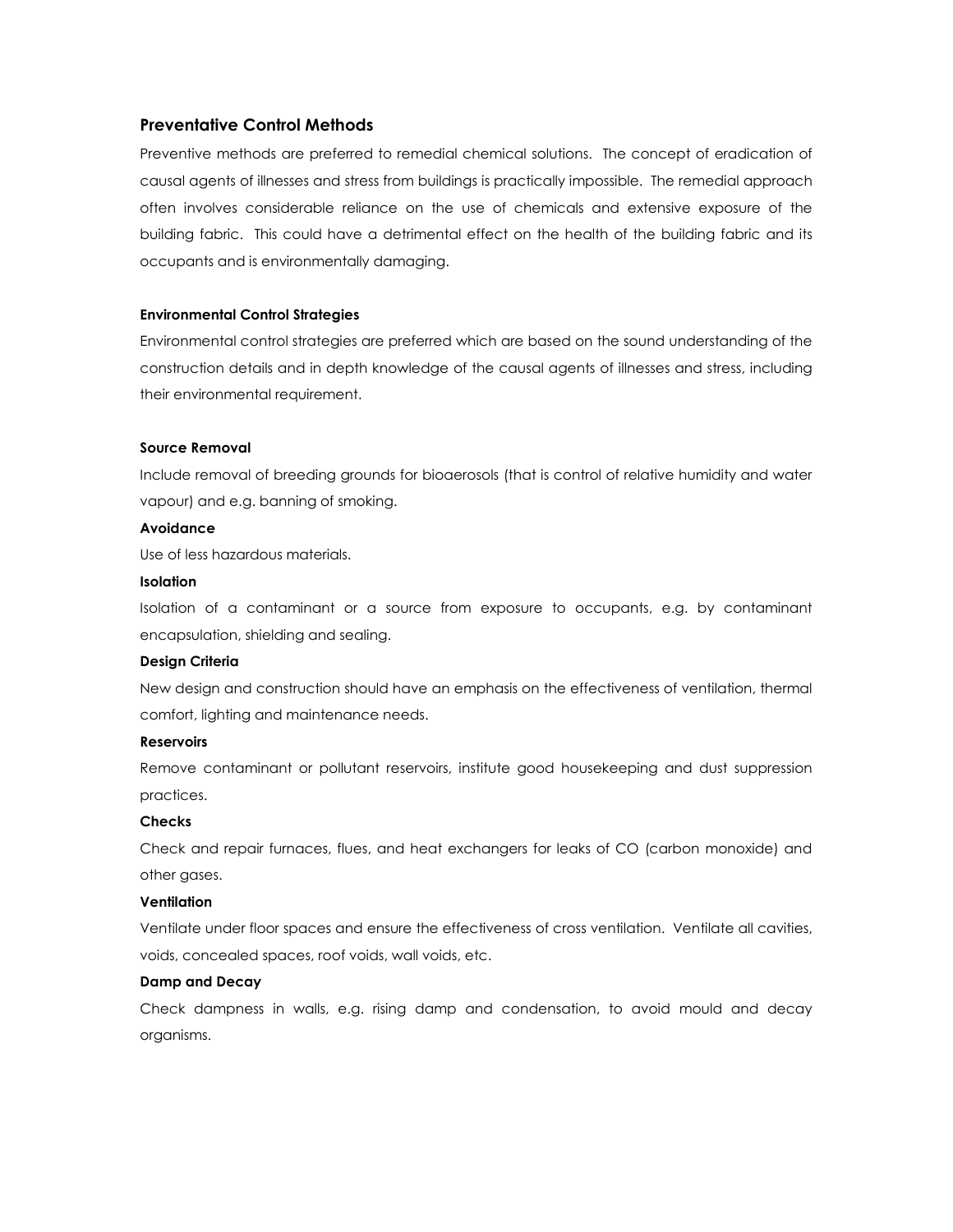# Cleaning and Maintenance

Facilities management and the institution of effective cleaning and maintenance regime are by far the best policy to reduce indoor air pollution. For example, regular cleaning and maintenance of the following components in the air-conditioned building are of fundamental importance.

### Air handling Unit

Filters (Filtration efficiency is important and also the seal on the filters should be verified).

### Cooling Coils

Condenser trays and water trays.

#### Ducting

Wet cooling towers, Air washer's humidifiers, and Mechanical operation.

#### Filter the Contaminants

Dilution ventilation, increase ventilation to purge out pollutants

### Remove the Source

Eliminate smoking, Treatment with liquid nitrogen – to kill house dust mites Vacuum cleaning with high efficiency filtering, Steam cleaning – for example chairs and carpets, Biocide treatment of cooling towers.

# Health and Comfort

Occupational exposure limits do not take into account the synergetic or cocktail effect of pollutants nor the fact that more sensitive individuals may experience allergic reactions which normally healthy individuals may not.

Health and comfort in the built environment is a multi-disciplinary issue which may involve input from a variety of sources including engineers, architects, medical and health scientists, pschychologists, other experts in air conditioning or environmental control. To ensure health and comfort in the workplace, employers should: - seek advice and guidance on environmental design, control and maintenance – assess and monitor the environment – monitor air and water quality control – ensure that building services are adequately designed and reviewed – carry out regular assessment of biological contaminants and environmental performance including energy efficiency assessments.